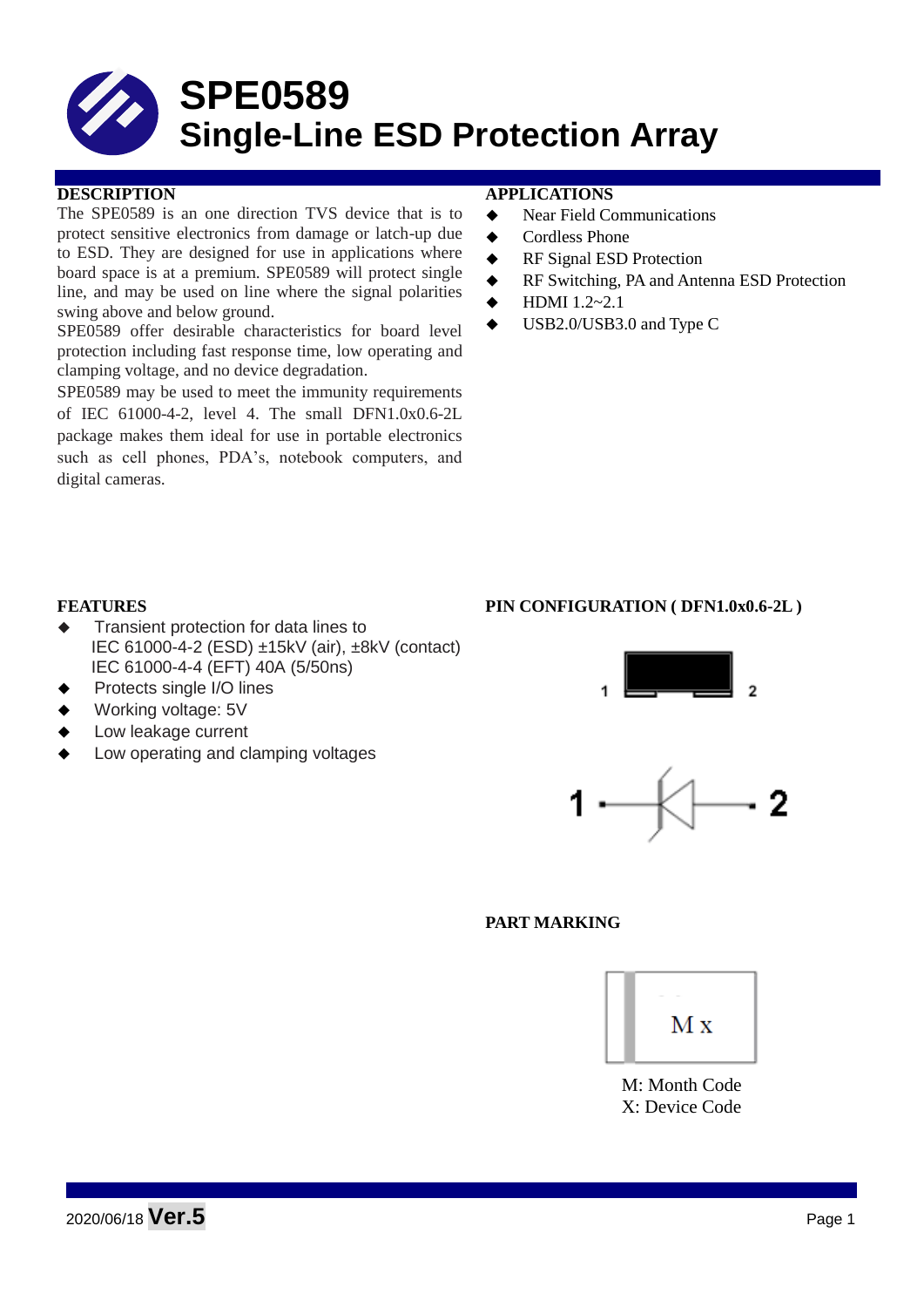

#### **ORDERING INFORMATION**

| <b>Part Number</b>                                                                                                                                                                                                                                                                                                                                                                          | Package       | <b>Part Marking</b> |  |
|---------------------------------------------------------------------------------------------------------------------------------------------------------------------------------------------------------------------------------------------------------------------------------------------------------------------------------------------------------------------------------------------|---------------|---------------------|--|
| SPE0589DN2RGB                                                                                                                                                                                                                                                                                                                                                                               | DFN1.0x0.6-2L | Мx                  |  |
| $\mathcal{L}$ $\mathcal{L}$ $\mathcal{L}$ $\mathcal{L}$ $\mathcal{L}$ $\mathcal{L}$ $\mathcal{L}$ $\mathcal{L}$ $\mathcal{L}$ $\mathcal{L}$ $\mathcal{L}$ $\mathcal{L}$ $\mathcal{L}$ $\mathcal{L}$ $\mathcal{L}$ $\mathcal{L}$ $\mathcal{L}$ $\mathcal{L}$ $\mathcal{L}$ $\mathcal{L}$ $\mathcal{L}$ $\mathcal{L}$ $\mathcal{L}$ $\mathcal{L}$ $\mathcal{$<br>$1 \times 1$<br>$\mathbf{r}$ |               |                     |  |

※ SPE0589DN2RGB : Tape Reel ; Pb – Free, Halogen Free

### **ABSOULTE MAXIMUM RATINGS**

(TA=25℃ Unless otherwise noted)

| <b>Parameter</b>                                 | <b>Symbol</b> | <b>Typical</b> | Unit            |
|--------------------------------------------------|---------------|----------------|-----------------|
| Peak Pulse Power ( $tp = 8/20 \mu s$ )           | Ppk           | 60             | W               |
| Maximum Peak Pulse Current ( $tp = 8/20 \mu s$ ) | Ipp           | 4              | A               |
| ESD per IEC $61000 - 4 - 2$ (Air)                | Vpp           | ±15            | <b>KV</b>       |
| ESD per IEC $61000 - 4 - 2$ (Contact)            | Vpp           | $\pm 8$        | KV              |
| <b>Operating Junction Temperature</b>            | Tј            | $-55 \sim 125$ | $\rm ^{\circ}C$ |
| <b>Storage Temperature Range</b>                 | <b>TSTG</b>   | $-55 \sim 150$ | $\rm ^{\circ}C$ |
| Lead Soldering Temperature                       | Tī.           | 260 (10sec)    | $\rm ^{\circ}C$ |

## **ELECTRICAL CHARACTERISTICS**

(TA=25℃ Unless otherwise noted)

| <b>Parameter</b>                 | <b>Symbol</b> | <b>Conditions</b>                | Min. | <b>Typ</b> | Max. | Unit    |
|----------------------------------|---------------|----------------------------------|------|------------|------|---------|
| Reverse Stand – Off Voltage      | <b>VRWM</b>   |                                  |      |            | 5    | V       |
| <b>Reverse Breakdown Voltage</b> | <b>VBR</b>    | $It = 1mA$                       | 6    |            |      | V       |
| <b>Reverse Leakage Current</b>   | IR            | $V_{\text{RWM}} = 5V$ , T=25°C   |      | 0.04       | 0.5  | $\mu A$ |
| <b>Reverse Leakage Current</b>   | IR            | $V_{\text{RWM}} = 3.3V$ , T=25°C |      | 0.03       | 0.2  | $\mu A$ |
| <b>Clamping Voltage</b>          | Vc            | $\text{Ipp} = 1A$ , tp = 8/20 µs |      |            | 11   | V       |
| Clamping Voltage, TLP(Note 1)    | Vc            | $Ipp = 8A$                       |      | 19         |      | V       |
| <b>Junction Capacitance</b>      | $C_j$         | $V_R = 0V$ , $f = 1MHz$          |      | 0.5        | 0.7  | pF      |
| <b>Dynamic Resistance</b>        | <b>RDYN</b>   | <b>TLP</b> Pulse                 |      | 1.25       |      | Ω       |

*Notes:*

*1) TLP parameter: Z0 = 5*0Ω*, tp = 100ns, tr = 10ns, averaging window from 70ns to 90ns.*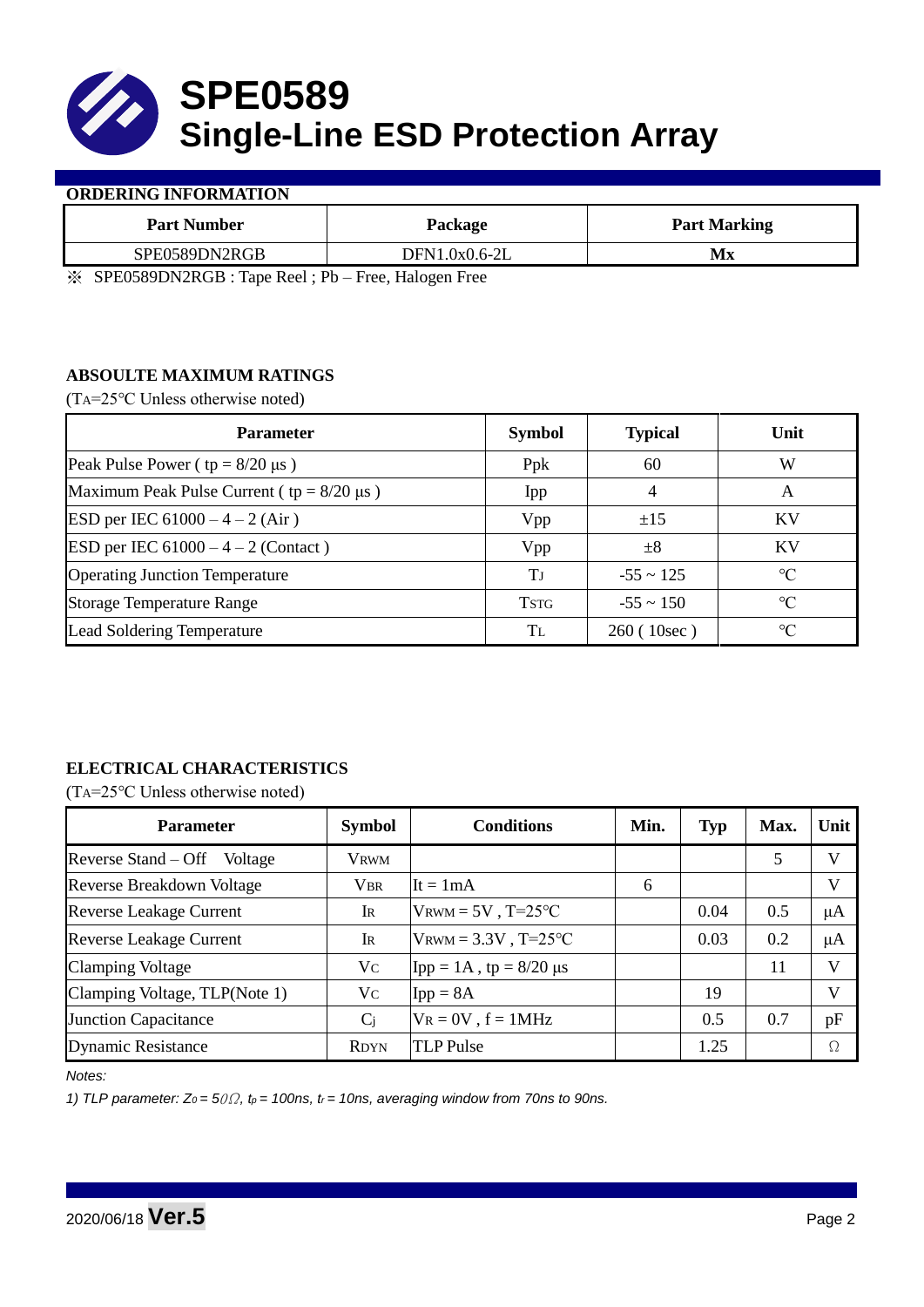

# **TYPICAL CHARACTERISTICS**



**Fig. 1 Typical TLP IV Curve**